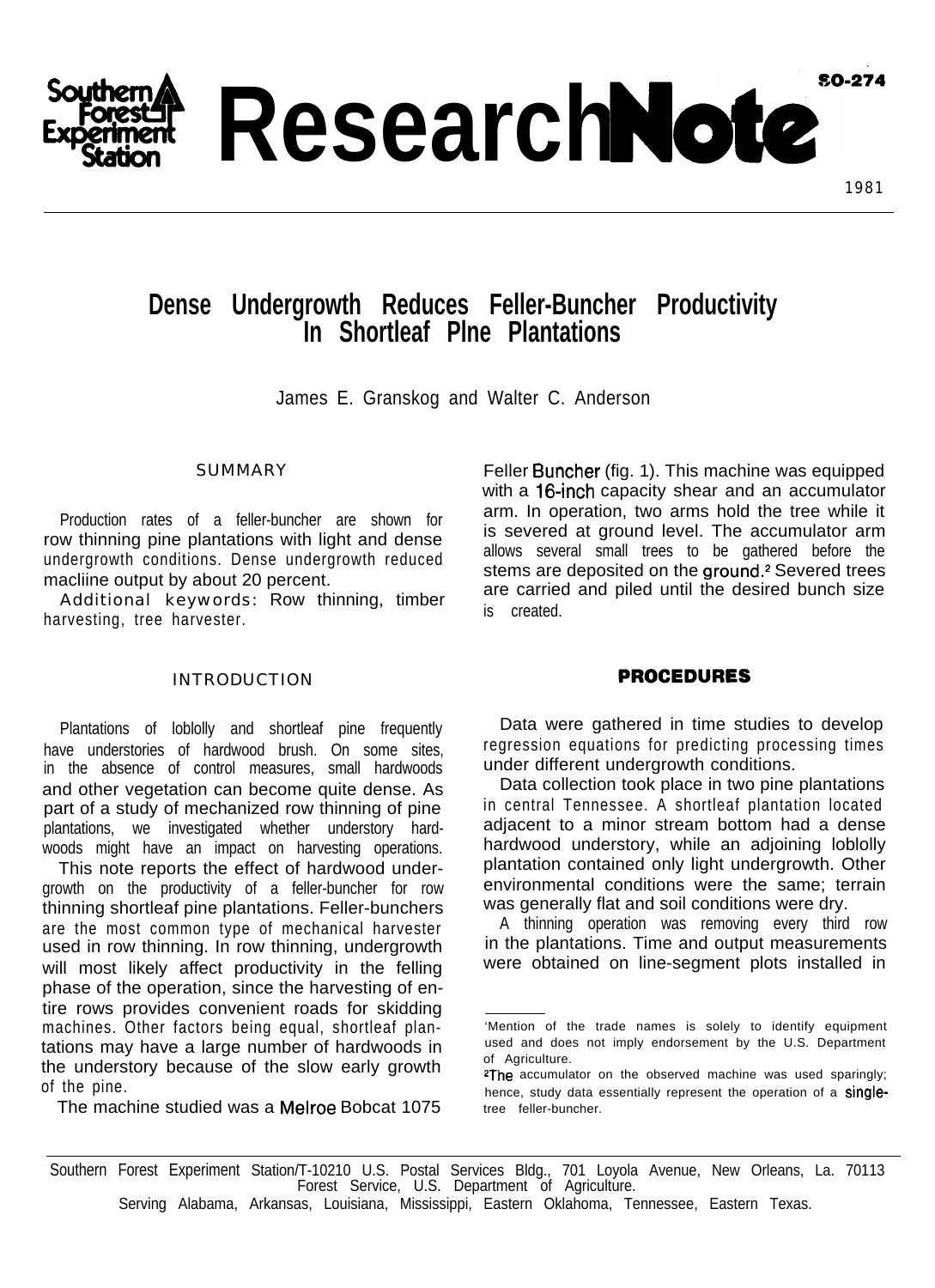

Figure 1 *.-Melroe Bobcat* 1075 feller-buncher.

rows prior to felling. All data collected were with the same machine and operator.

Thirty sample plots were harvested in each plantation. Before cutting, length of segment, dbh of each tree, and total tree height were measured. Total time required for the machine to fell and pile the trees on a plot was recorded. In addition, log lengths and top diameters were measured after chain saw operators had limbed and topped the trees.

Numerous vines and thick hardwood brush reduced visibility for the machine operator while he harvested rows of shortleaf pine (fig. 2). Saplings also restricted maneuverability, and a few stems 3-4 inches dbh required shearing and removal. Hardwood brush

encountered in the loblolly plantation, however, was small and scattered.

Two undergrowth conditions-dense and lightwere recognized. Data collected in the shortleaf plantation reflected machine performance with dense undergrowth, while data from the loblolly plantation represented performance with light undergrowth.

Estimating equations were developed from the measurements taken in each undergrowth category. The dependent variable was time, expressed in minutes per hundred feet of plantation row. Other data were also converted to a hundred-foot basis. Independent variables tested for significance were:

- 1. Number of trees.
- 2. Average dbh.
- 3. Average of the dbh squared.
- 4. Sum of the log lengths.
- 5. Sum of the log lengths/average of the dbh squared.

6. Average of the dbh squared/average of dbh.

Variables 5 and 6 were significant at the 1 percent level. Variable 5 has characteristics that account for tree volume and weight. Variable 6 is a measure of dispersion of tree size around the mean. Resulting equations for the two undergrowth conditions are shown in Table 1, along with measures of goodness of fit.

A covariance analysis of the regressions showed no difference in slopes, but a significant difference in intercept values at the 0.01 level. That is, the effect of the undergrowth is reflected largely by the difference in the constant terms.

The equations apply to productive time only. Therefore, allowance must be made for downtime, idle time, and turn-around time, depending on the method of operation.

| lable                | -Equations tor. | estimating teller-buncher<br>pertormance                                             |                |      |  |
|----------------------|-----------------|--------------------------------------------------------------------------------------|----------------|------|--|
| Undergrowth<br>class |                 | Estimating<br>equation                                                               | R <sup>2</sup> | S E  |  |
| Dense                |                 | Y=-7.377+.589( $\Sigma$ L+ $\frac{\Sigma D^2}{N}$ )+1.140( $\frac{\Sigma D^2}{5D}$ ) | .72            | 1.28 |  |
| Light                |                 | Y=-3.097+.415( $\Sigma L + \frac{\Sigma D^2}{N}$ )+.503( $\frac{\Sigma D^2}{5D}$ )   | .84            | .78  |  |

 $Y = Time$  per 100 feet of row, in minutes.

D=Dbh, in inches.

 $L =$  Log length, in feet.

N=Number of trees.

James E. Granskog and Walter C. Anderson are Research Foresters. Southern Forest Experiment Station, Forest Service-USDA, New Orleans, Louisiana.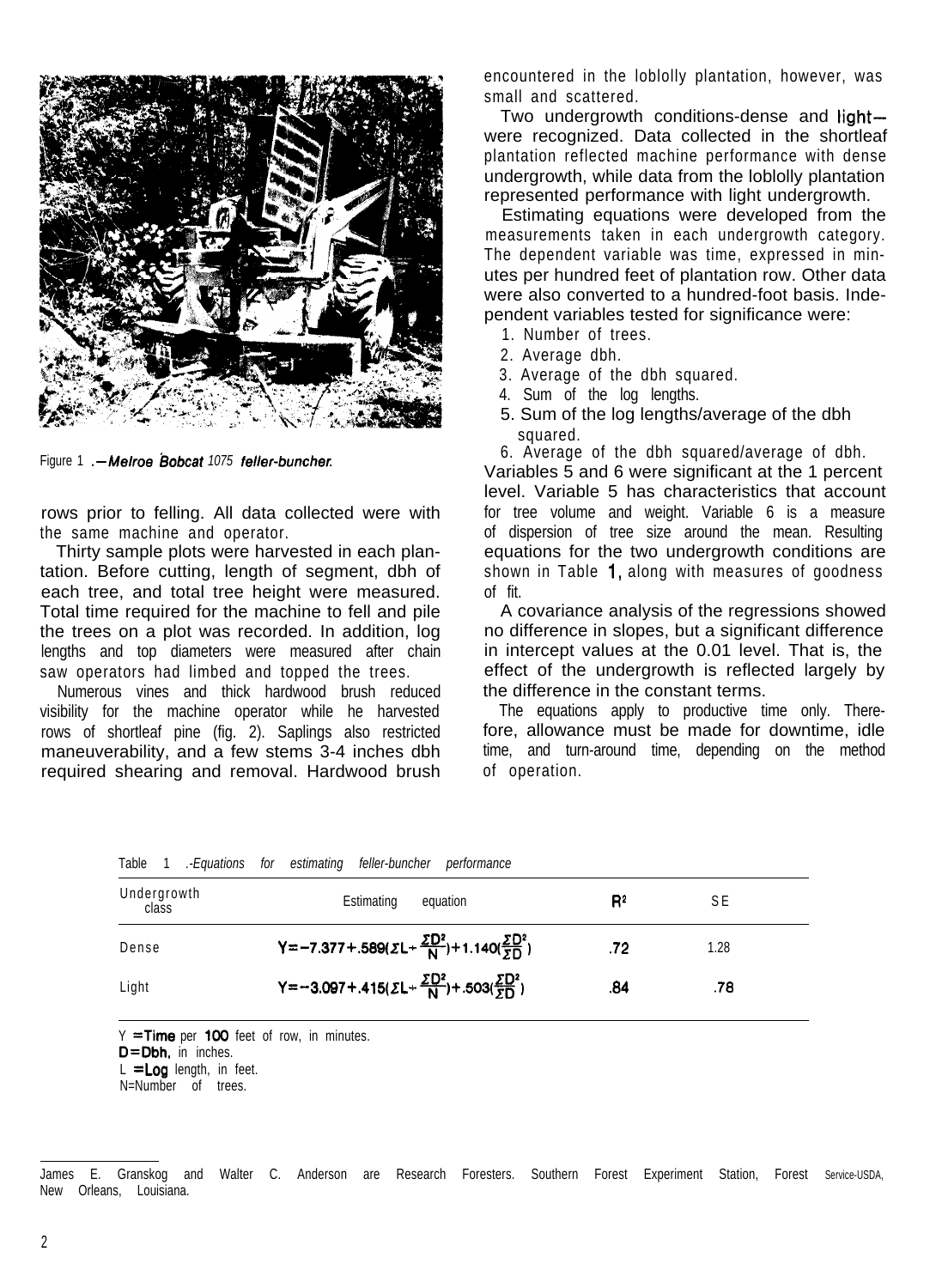

**Figure** *2.-Dense undergrowth obscured the row being removed. A felled tree lies adjacent to the leave row on the right,*

#### **PRODUCTIVITY**

To illustrate the effect of undergrowth on machine productivity, the equations were used with stand and yield data for shortleaf pine to calculate hourly production rates for plantations with each undergrowth condition.

Detailed stand structures for unthinned shortleaf pine are available from Smalley and Bailey (1974). The tables used were for plantations age 20 with a site index of 50 (25-year basis) and densities ranging from 750 to 1,250 trees per acre. Merchantable trees were limited to those in the 4-inch diameter class and larger, and tree lengths and volumes were computed to a 3-inch top diameter. Stand characteristics for each density were entered into the estimating equations to derive processing times per hundred feet of row.

Processing times were used to calculate potential hourly output for each stand situation. It was assumed that the feller-buncher would be working in a 40 acre tract with rows 1,320 feet long, and with a grapple skidder as supporting equipment. To limit skidding distance, the feller-buncher would cut half of the row with butts facing one way and half facing the other. It would do this by entering a row from

one end, cutting 660 feet, returning to the end of the row, and then entering the next row to be removed. An allowance for return time was made, but not for downtime or idle time. Thus, hourly production figures represent potential output; that is, at 100 percent machine utilization. To obtain realistic



**Figure** *&--Effect of undergrowth conditions on hour/y output of feller-buncher row thinning shortleaf pine plantations (age 20, site index 50, rows d-feet apart).*